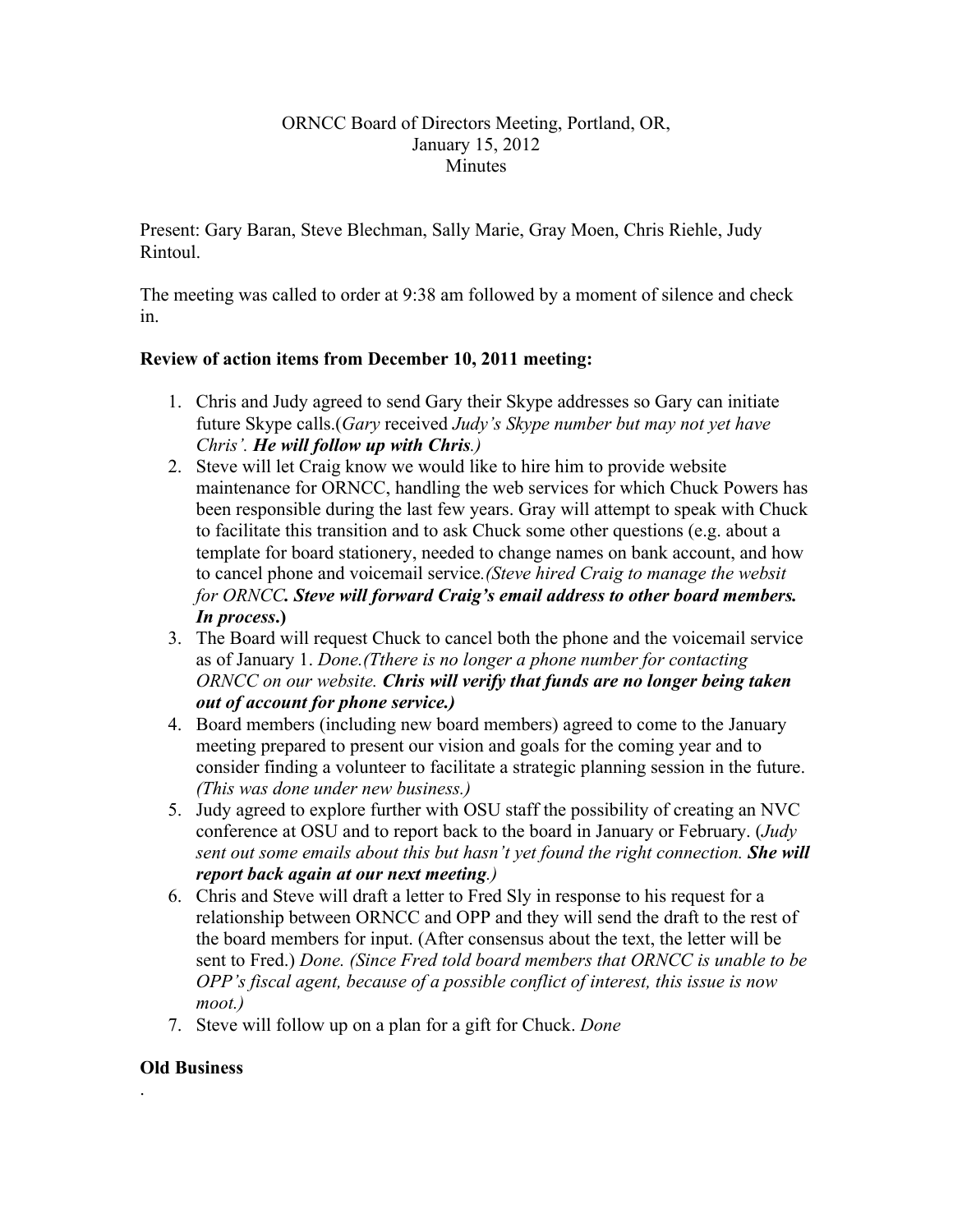1. Report from Gray about conversation with Chuck—ORNCC letterhead is included in the forms folders Chuck sent to Gary.

### **New Business**

- 1. Welcome of New Board Members & Election of Board Officers The following officers were elected unanimously: President: Steve Blechman, Vice President: Sally Marie; Treasurer: Chris Riehle; Secretary: Gary Baran.
- 2. The Board agreed to authorize adding Chris Riehle to the Umpqua bank account and to authorize him having a bank debit card, and to remove Chuck Powers from the account and debit card authorization (if Chuck has not already removed himself).
- 3. The Board authorized Chris to purchase QuickBooks for Nonprofits, spending no more than \$400. Chris agreed to do this ASAP and to send out receipts for 2011 donations.
- 4. Training for nonprofits board: The Board authorized spending up to \$100 per board member to get training for non-profit board members, for those who would like to do this. Judy, Sally and Chris expressed an interest in doing this.
- 5. The Board agreed to the following meeting schedule for the remainder of 2012:

February 19, Sunday, 4-6 pm, via Skype March 25, Sunday, 10-4, Eugene April 22, Sunday, 4-6pm, via Skype May 20, Sunday, 10-4, Portland June 24, Sunday, 4-6, via Skype August 4, Saturday, 10-4, Corvallis September 16, Sunday, 4-6pm via Skype October 7, Sunday, 10-4, Portland November 11, Sunday, 4-6pm via Skype December 8, Saturday, 10-4, Eugene

- **6.** Review of NVC materials ORNCC owns and consideration of how we can more effectively sell these: The Board agreed to take up this topic when we do strategic planning. **Chris will check inventory with Joe Mitchell, Karen Booth, and Gary Baran, so we have accurate information for financial reports.**
- 7. ORNCC (Eugene) mailbox keys—Gary has one and has recently given the one Chuck had, and returned, to Sally.
- 8. Gary gave Chris treasurer records he got from Chuck Powers.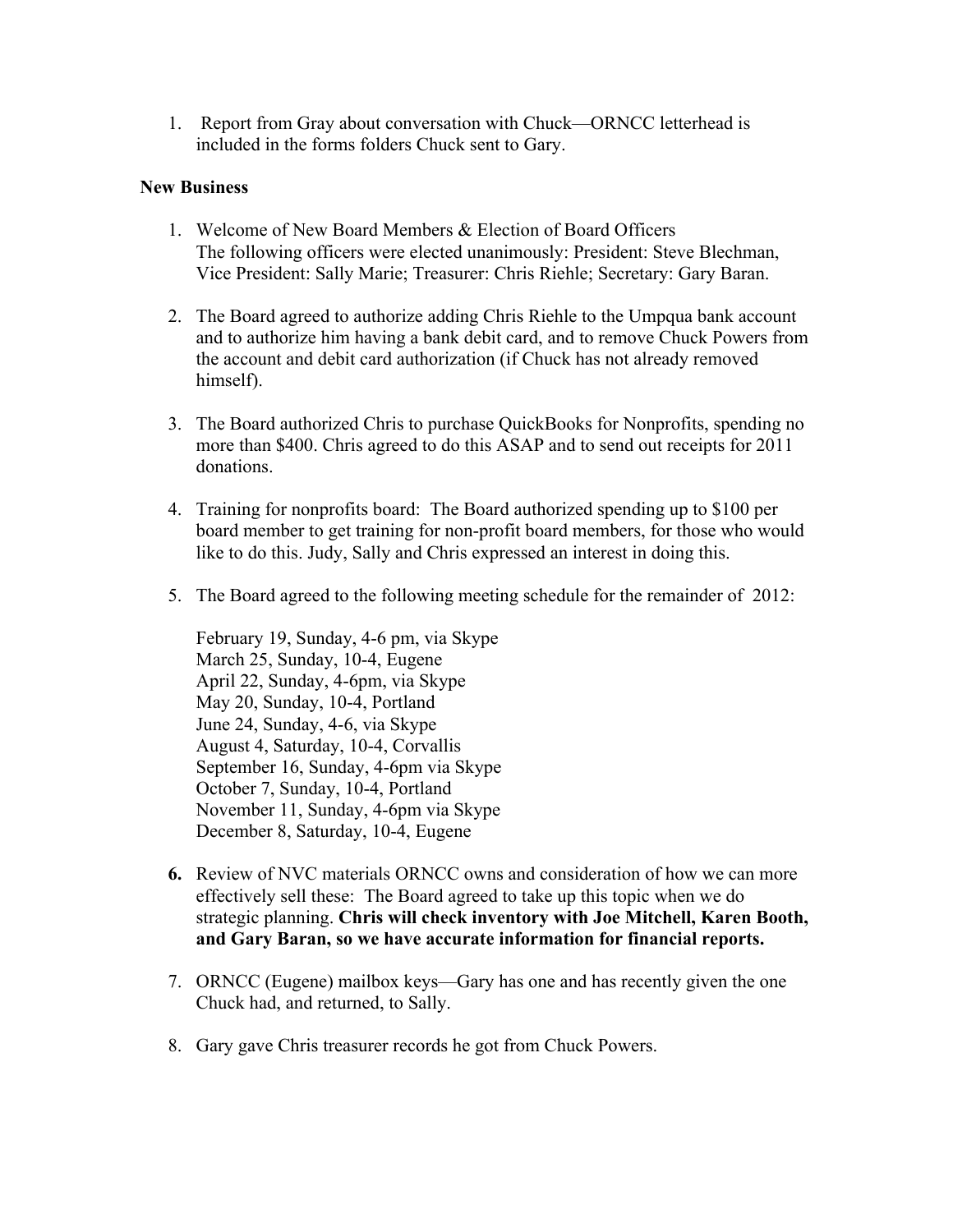9. The Board adopted the following for policy for how we respond (as Board members) to inquiries, requests for training, etc. that come to our attention (e.g. via the ORNCC website):

Background (need for policy): Board members may have several roles within the NVC community. For example, a board member may also be an NVC trainer. If such a board member receives an inquiry about training from a member of the public the board member may be interested in offering training to that inquirer; but to do so without letting the inquirer know of the various options would conflict with the board member's primary responsibility to serve the larger community, including those others who offer NVC training in our region. The following policy is intended to provide guidelines for how a board member responds to such an inquiry.

\*The board member will speak with the inquirer to get a general idea of the relevant needs and inform the inquirer that there is considerable diversity with regard to those who offer NVC training: specifically, that

(a) some trainers are certified by CNVC (website: www.cnvc.org), many who offer training are not certified although may be candidates for certification;

(b)that some trainers only offer training for a fee, some offer training at no cost, and some offer both, and that fees vary, sometimes widely;

(c) that some have considerable experience with certain populations (e.g. educators, prisoners, etc.); and

(d) that there is no such thing as standard training (i.e. one size doesn't fit all).

\*The board member will advise the inquirer to check out the CNVC website (www.cnvc.org) for information about certified trainers, to read information about trainers posted on the ORNCC website (orncc.net), to connect with those trainers that the inquirer thinks might be able to meet his or her needs, and that the decision to hire or work with any trainer is the inquirer's—that is, that ORNCC board members are not going to make any recommendations about any of this.

\*If the board member who receives this inquiry is interested in offering the training desired, the board member may let the inquirer know that, but also pass along the above information.

Judy agreed to rewrite this policy to make it more in alignment with NVC.

**10.** Sharing of our vision and goals for 2012 and discussion about finding a volunteer to assist us in strategic planning: Gray reported that Arnie Winkler, the training director of NW Public Power Corporation and who has worked for Pacificore facilitating continuous improvement efforts, agreed to help the ORNCC Board do strategic planning. **Gray agreed to speak with Arnie about what foundational work he would suggest we do before we have such a session and how much time he would suggest for the session, and explore possibilities for scheduling such a session.** The Board spent some time sharing visions and brainstorming about what we might want to do as an organization. **Board members agreed to**